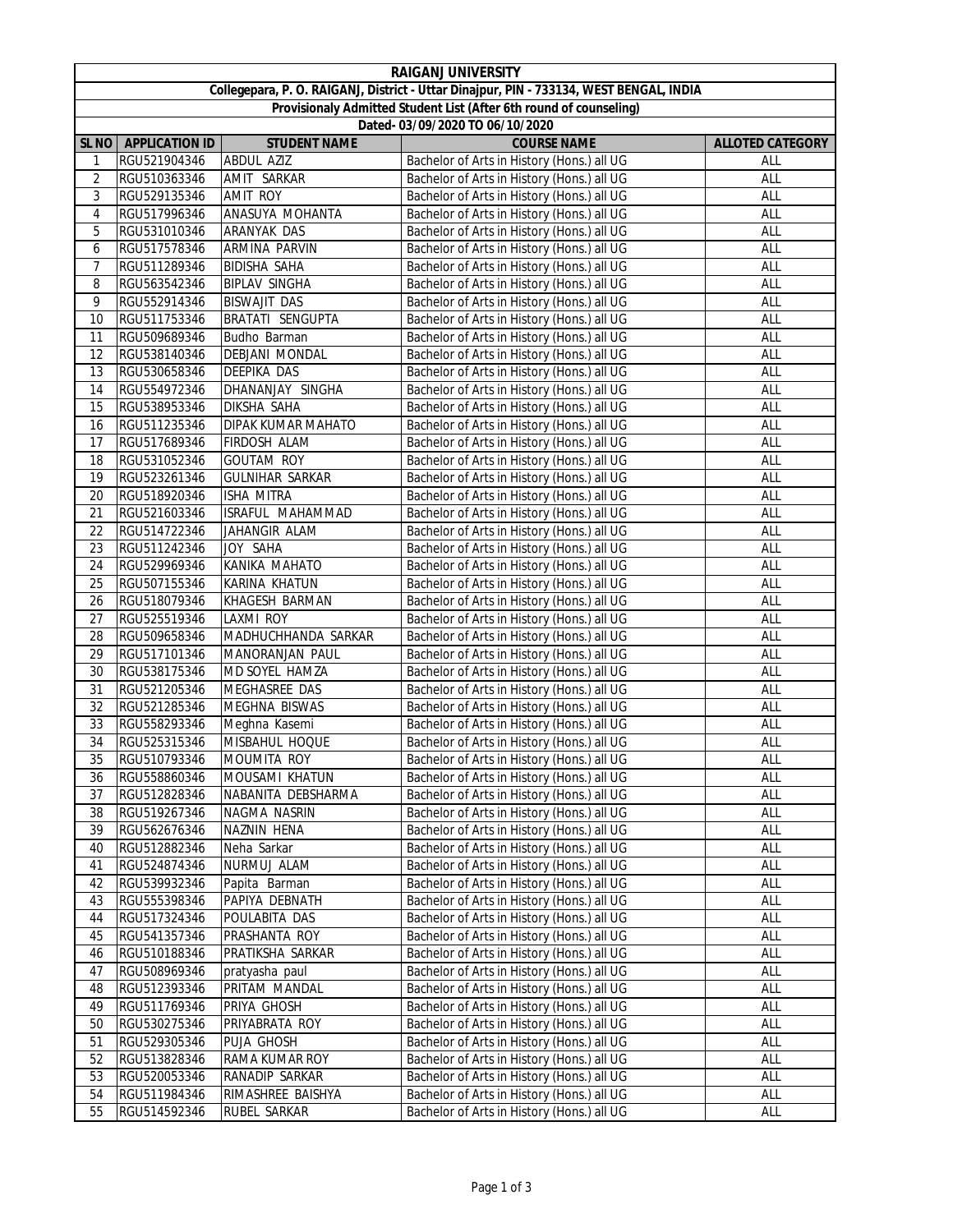|                                 |                              |                                   | Provisionaly Admitted Student List (After 6th round of counseling)                       |                         |  |  |  |
|---------------------------------|------------------------------|-----------------------------------|------------------------------------------------------------------------------------------|-------------------------|--|--|--|
| Dated- 03/09/2020 TO 06/10/2020 |                              |                                   |                                                                                          |                         |  |  |  |
| SL <sub>NO</sub>                | <b>APPLICATION ID</b>        | <b>STUDENT NAME</b>               | <b>COURSE NAME</b>                                                                       | <b>ALLOTED CATEGORY</b> |  |  |  |
| 56                              | RGU509301346                 | RUMANA ISLAM                      | Bachelor of Arts in History (Hons.) all UG                                               | ALL                     |  |  |  |
| 57                              | RGU539774346                 | <b>RUNA KHATUN</b>                | Bachelor of Arts in History (Hons.) all UG                                               | ALL                     |  |  |  |
| 58                              | RGU518477346                 | SABNUR KHATUN                     | Bachelor of Arts in History (Hons.) all UG                                               | ALL                     |  |  |  |
| 59                              | RGU537797346                 | SADDAM HOSSAIN                    | Bachelor of Arts in History (Hons.) all UG                                               | ALL                     |  |  |  |
| 60                              | RGU519997346                 | SAFIKUL ISLAM                     | Bachelor of Arts in History (Hons.) all UG                                               | ALL                     |  |  |  |
| 61                              | RGU559307346                 | SAJIB SARKAR                      | Bachelor of Arts in History (Hons.) all UG                                               | ALL                     |  |  |  |
| 62                              | RGU508465346                 | Sakandar Banu                     | Bachelor of Arts in History (Hons.) all UG                                               | ALL                     |  |  |  |
| 63                              | RGU553782346                 | SANAT SARKAR                      | Bachelor of Arts in History (Hons.) all UG                                               | ALL                     |  |  |  |
|                                 |                              |                                   |                                                                                          | ALL                     |  |  |  |
| 64                              | RGU513526346                 | SANATAN ROY<br>SANDIP CHAKRABARTY | Bachelor of Arts in History (Hons.) all UG                                               |                         |  |  |  |
| 65                              | RGU511209346                 |                                   | Bachelor of Arts in History (Hons.) all UG                                               | ALL                     |  |  |  |
| 66                              | RGU552087346                 | SANJIT BHOWMICK                   | Bachelor of Arts in History (Hons.) all UG                                               | ALL                     |  |  |  |
| 67                              | RGU529877346                 | SHUBHANKAR GHOSH                  | Bachelor of Arts in History (Hons.) all UG                                               | ALL                     |  |  |  |
| 68                              | RGU511673346                 | Smriti Barman                     | Bachelor of Arts in History (Hons.) all UG                                               | ALL                     |  |  |  |
| 69                              | RGU532579346                 | SOEL AKTAR                        | Bachelor of Arts in History (Hons.) all UG                                               | ALL                     |  |  |  |
| 70                              | RGU511866346                 | SOHAM BHATTACHARYA                | Bachelor of Arts in History (Hons.) all UG                                               | ALL                     |  |  |  |
| 71                              | RGU555635346                 | SOLEMAN ALI                       | Bachelor of Arts in History (Hons.) all UG                                               | ALL                     |  |  |  |
| 72                              | RGU524464346                 | SOMPA BARMAN                      | Bachelor of Arts in History (Hons.) all UG                                               | ALL                     |  |  |  |
| 73                              | RGU529527346                 | SOUMITA DEY                       | Bachelor of Arts in History (Hons.) all UG                                               | ALL                     |  |  |  |
| 74                              | RGU531535346                 | SOURAV BISWAS                     | Bachelor of Arts in History (Hons.) all UG                                               | ALL                     |  |  |  |
| 75                              | RGU525459346                 | SRICHAND GUPTA                    | Bachelor of Arts in History (Hons.) all UG                                               | ALL                     |  |  |  |
| 76                              | RGU550029346                 | SRIJA DUTTA                       | Bachelor of Arts in History (Hons.) all UG                                               | ALL                     |  |  |  |
| 77                              | RGU509563346                 | SUBHAM GHOSH                      | Bachelor of Arts in History (Hons.) all UG                                               | ALL                     |  |  |  |
| 78                              | RGU526635346                 | SUBHANKAR ROY                     | Bachelor of Arts in History (Hons.) all UG                                               | ALL                     |  |  |  |
| 79                              | RGU524063346                 | SUJAN SARKAR                      | Bachelor of Arts in History (Hons.) all UG                                               | ALL                     |  |  |  |
| 80                              | RGU535568346                 | SUJAY SARKAR                      | Bachelor of Arts in History (Hons.) all UG                                               | ALL                     |  |  |  |
| 81                              | RGU539382346                 | <b>TAMI ROY</b>                   | Bachelor of Arts in History (Hons.) all UG                                               | ALL                     |  |  |  |
| 82                              | RGU530547346                 | <b>TANMAY BASU</b>                | Bachelor of Arts in History (Hons.) all UG                                               | ALL                     |  |  |  |
| 83                              | RGU520950346                 | WALIUR RAHAMAN                    | Bachelor of Arts in History (Hons.) all UG                                               | ALL                     |  |  |  |
| 84                              | RGU521106346                 | TITIKHA DEB                       | Bachelor of Arts in History (Hons.) all UG                                               | <b>GENPWD</b>           |  |  |  |
| 85                              | RGU526570346                 | ANJARUL ALI SARKAR                | Bachelor of Arts in History (Hons.) all UG                                               | OBCA                    |  |  |  |
| 86                              | RGU520453346                 | HALEMA KHATUN                     | Bachelor of Arts in History (Hons.) all UG                                               | OBCA                    |  |  |  |
| 87                              | RGU516090346                 | MAHAMMAD MUSTAKIM                 | Bachelor of Arts in History (Hons.) all UG                                               | OBCA                    |  |  |  |
| 88                              | RGU558702346                 | MONOWARA KHATUN                   | Bachelor of Arts in History (Hons.) all UG                                               | OBCA                    |  |  |  |
| 89                              | RGU506914346                 | MOUSUMI PARVIN                    | Bachelor of Arts in History (Hons.) all UG                                               | OBCA                    |  |  |  |
| 90                              | RGU512957346                 | MUREFA KHATUN                     | Bachelor of Arts in History (Hons.) all UG                                               | OBCA                    |  |  |  |
| 91                              | RGU517915346                 | NURJINA KHATUN                    | Bachelor of Arts in History (Hons.) all UG                                               | OBCA                    |  |  |  |
| 92                              | RGU513689346                 | NURSAFA BEGAM                     | Bachelor of Arts in History (Hons.) all UG                                               | OBCA                    |  |  |  |
| 93                              | RGU555397346                 | SAMIM AKHTAR                      | Bachelor of Arts in History (Hons.) all UG                                               | OBCA                    |  |  |  |
| 94                              | RGU523950346                 | TANIYA ALI                        | Bachelor of Arts in History (Hons.) all UG                                               | <b>OBCA</b>             |  |  |  |
| 95                              | RGU550876346                 | TARIK ANWAR                       | Bachelor of Arts in History (Hons.) all UG                                               | OBCA                    |  |  |  |
| 96                              | RGU511114346                 | ANIL KUMAR MAHATO                 | Bachelor of Arts in History (Hons.) all UG                                               | OBCB                    |  |  |  |
| 97                              |                              |                                   |                                                                                          |                         |  |  |  |
| 98                              | RGU536669346<br>RGU538591346 | BIKI MALAKAR<br>DEVJYOTI ROY      | Bachelor of Arts in History (Hons.) all UG<br>Bachelor of Arts in History (Hons.) all UG | OBCB<br>OBCB            |  |  |  |
|                                 |                              |                                   |                                                                                          |                         |  |  |  |
| 99                              | RGU539990346                 | DIPAK MANDAL                      | Bachelor of Arts in History (Hons.) all UG                                               | OBCB                    |  |  |  |
| 100                             | RGU579280346                 | <b>HRITTICK DUTTA</b>             | Bachelor of Arts in History (Hons.) all UG                                               | OBCB                    |  |  |  |
| 101                             | RGU512460346                 | RAKESH MAHATO                     | Bachelor of Arts in History (Hons.) all UG                                               | OBCB                    |  |  |  |
| 102                             | RGU533733346                 | SONA PRAMANIK                     | Bachelor of Arts in History (Hons.) all UG                                               | OBCB                    |  |  |  |
| 103                             | RGU509470346                 | SONALIKA THAKUR                   | Bachelor of Arts in History (Hons.) all UG                                               | OBCB                    |  |  |  |
| 104                             | RGU516592346                 | SUJIT MANDAL                      | Bachelor of Arts in History (Hons.) all UG                                               | OBCB                    |  |  |  |
| 105                             | RGU510178346                 | ABAJIT BARMAN                     | Bachelor of Arts in History (Hons.) all UG                                               | $\mathsf{SC}$           |  |  |  |
| 106                             | RGU512463346                 | AGAMANI DEBSARMA                  | Bachelor of Arts in History (Hons.) all UG                                               | SC                      |  |  |  |
| 107                             | RGU560920346                 | APURBA BARMAN                     | Bachelor of Arts in History (Hons.) all UG                                               | SC                      |  |  |  |
| 108                             | RGU508997346                 | BAPPA DEBSARMA                    | Bachelor of Arts in History (Hons.) all UG                                               | SC                      |  |  |  |
| 109                             | RGU519436346                 | BHARATI BARMAN                    | Bachelor of Arts in History (Hons.) all UG                                               | SC                      |  |  |  |
| 110                             | RGU528541346                 | BISHWAJIT DEBSHARMA               | Bachelor of Arts in History (Hons.) all UG                                               | SC                      |  |  |  |
| 111                             | RGU573045346                 | biswajit barman                   | Bachelor of Arts in History (Hons.) all UG                                               | $\mathsf{SC}$           |  |  |  |
| 112                             | RGU510554346                 | <b>BISWESWAR BISWAS</b>           | Bachelor of Arts in History (Hons.) all UG                                               | $\mathsf{SC}$           |  |  |  |